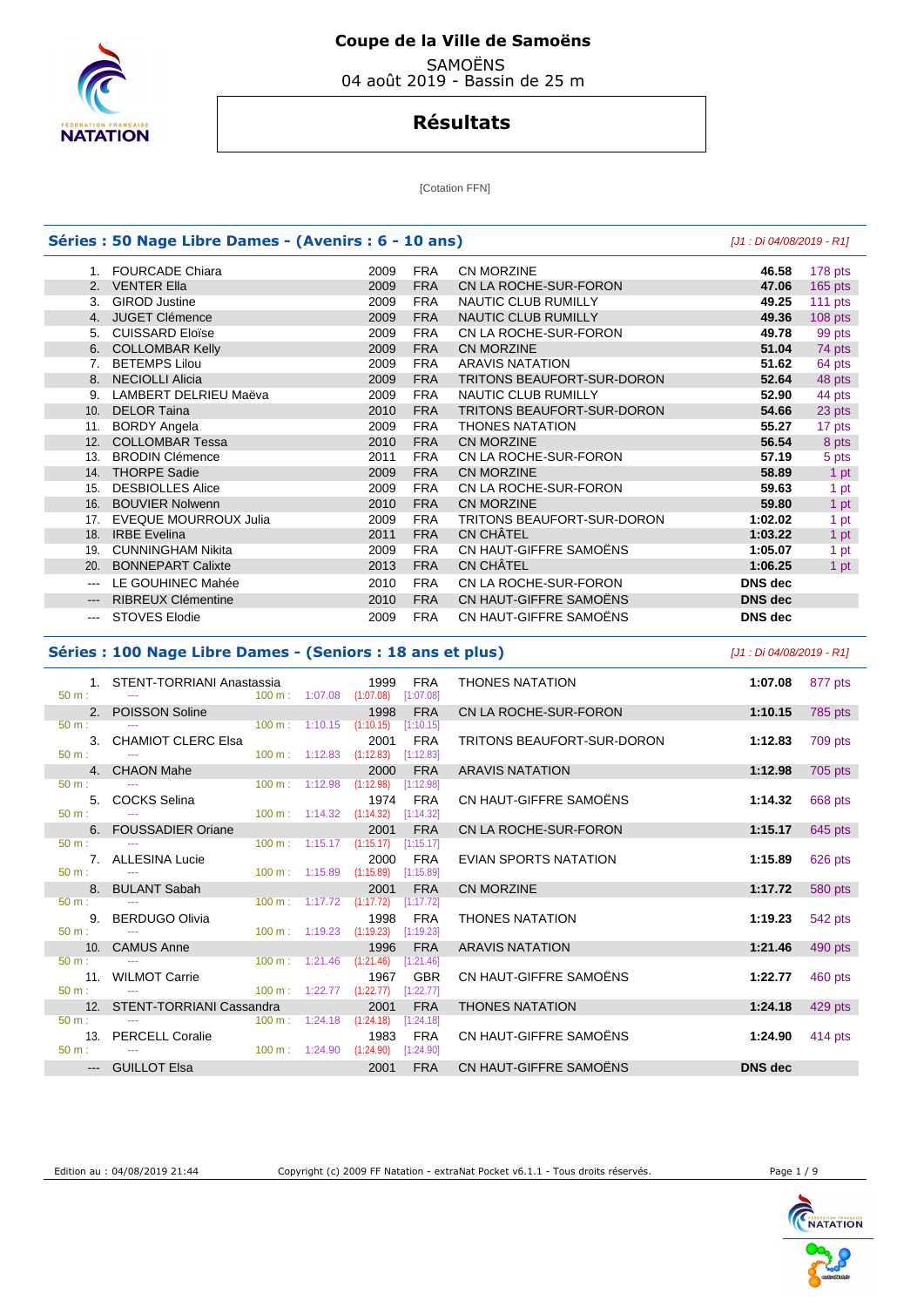

SAMOËNS

04 août 2019 - Bassin de 25 m

## **Résultats**

#### **Séries : 100 Nage Libre Dames - (Juniors : 14 - 17 ans)** [J1 : Di 04/08/2019 - R1]

|          | 1. PILLER Stéphanie                |                          |                                      | 2003                                                     | FRA                     | CN LA ROCHE-SUR-FORON           | 1:04.39 | 962 pts        |
|----------|------------------------------------|--------------------------|--------------------------------------|----------------------------------------------------------|-------------------------|---------------------------------|---------|----------------|
| 50 m:    | 2. ARENS Cléo                      |                          | 100 m: 1:04.39                       | (1:04.39)<br>2003                                        | [1:04.39]<br><b>FRA</b> | <b>CN MORZINE</b>               | 1:07.81 | 855 pts        |
| 50 m:    |                                    | 100 m: 1:07.81           |                                      | (1:07.81)                                                | [1:07.81]               |                                 |         |                |
|          | 3. MOISSET--RUFFIER Sidonie        |                          |                                      | 2005                                                     | <b>FRA</b>              | TARENTAISE NATATION LE MOREL    | 1:10.30 | <b>781 pts</b> |
| $50 m$ : |                                    |                          | $100 \text{ m}: 1:10.30$             | (1:10.30)                                                | [1:10.30]               |                                 |         |                |
| 50 m:    | 4. FONTAINE Justine                | $100 \text{ m}: 1:10.86$ |                                      | 2002<br>(1:10.86)                                        | <b>FRA</b><br>[1:10.86] | <b>THONES NATATION</b>          | 1:10.86 | 764 pts        |
|          | 5. JEFFERIES Molly                 |                          |                                      | 2003                                                     | <b>FRA</b>              | <b>CN MORZINE</b>               | 1:11.35 | 750 pts        |
| 50 m:    |                                    |                          |                                      | 100 m: 1:11.35 (1:11.35) [1:11.35]                       |                         |                                 |         |                |
| 50 m:    | 6. FLEURY Clara                    |                          |                                      | 2002<br>$100 \text{ m}: 1:11.81$ $(1:11.81)$ $[1:11.81]$ | <b>FRA</b>              | NAUTIC CLUB RUMILLY             | 1:11.81 | 737 pts        |
|          | 7. DILLIES Salomé                  |                          |                                      | 2004                                                     | FRA                     | <b>CN MORZINE</b>               | 1:13.70 | 685 pts        |
| 50 m:    |                                    |                          | $100 \text{ m}: 1:13.70$             | $(1:13.70)$ $[1:13.70]$                                  |                         |                                 |         |                |
| 50 m:    | 8. GACHET Mathilde                 |                          | $100 m$ : 1:14.29                    | 2002<br>(1:14.29)                                        | <b>FRA</b><br>[1:14.29] | TRITONS BEAUFORT-SUR-DORON      | 1:14.29 | 669 pts        |
|          | 9. CORDEAU Lana                    |                          |                                      | 2004                                                     | <b>FRA</b>              | NAUTIC CLUB RUMILLY             | 1:15.30 | 642 pts        |
| 50 m:    |                                    |                          | $100 \text{ m}: 1:15.30$             | (1:15.30)                                                | [1:15.30]               |                                 |         |                |
| 50 m:    | 10. DELERCE Mathilde               | $100 \text{ m}$ :        | 1:15.31                              | 2005<br>$(1:15.31)$ $[1:15.31]$                          | <b>FRA</b>              | <b>CN MORZINE</b>               | 1:15.31 | 642 pts        |
|          | 11. PICCARD Léonore                |                          |                                      | 2003                                                     | FRA                     | TRITONS BEAUFORT-SUR-DORON      | 1:16.39 | 613 pts        |
| 50 m:    |                                    |                          | $100 \text{ m}: 1:16.39$ $(1:16.39)$ |                                                          | [1:16.39]               |                                 |         |                |
| $50 m$ : | 12. SANDFORD Keira                 | $100 \text{ m}$ :        |                                      | 2005                                                     | <b>GBR</b>              | CN MORZINE                      | 1:17.96 | 574 pts        |
|          | 13. MEILLEUR Pernelle              |                          | 1:17.96                              | (1:17.96)<br>2004                                        | $[1:17.96]$<br>FRA      | TRITONS BEAUFORT-SUR-DORON      | 1:18.90 | 550 pts        |
| $50 m$ : |                                    |                          | $100 \text{ m}: 1:18.90$             | $(1:18.90)$ $[1:18.90]$                                  |                         |                                 |         |                |
|          | 14. ALBERTINO Candice              |                          |                                      | 2002                                                     | <b>FRA</b>              | <b>THONES NATATION</b>          | 1:19.14 | 545 pts        |
| $50 m$ : | 14. STENT-TORRIANI Paloma          |                          | $100 \text{ m}: 1:19.14$             | (1:19.14)<br>2002                                        | [1:19.14]<br>FRA        | <b>THONES NATATION</b>          | 1:19.14 | 545 pts        |
| 50 m:    |                                    |                          |                                      | $100 \text{ m}: 1:19.14$ $(1:19.14)$                     | [1:19.14]               |                                 |         |                |
|          | 16. VULLIET Jade                   |                          |                                      | 2004                                                     | <b>FRA</b>              | <b>THONES NATATION</b>          | 1:19.96 | 525 pts        |
| 50 m:    | 17. TELLIEZ Eloise                 | $100 \text{ m}: 1:19.96$ |                                      | (1:19.96)<br>2004                                        | [1:19.96]<br><b>FRA</b> | <b>ARAVIS NATATION</b>          | 1:20.39 | 515 pts        |
| 50 m:    |                                    | $100 \text{ m}: 1:20.39$ |                                      | (1:20.39)                                                | [1:20.39]               |                                 |         |                |
|          | 18. NEVEU Adèle                    |                          |                                      | 2003                                                     | <b>FRA</b>              | TARENTAISE NATATION LE MOREL    | 1:20.65 | <b>508 pts</b> |
| 50 m:    | 19. REFFET Fantine                 | 100 m:                   | 1:20.65                              | $(1:20.65)$ $[1:20.65]$<br>2005                          | <b>FRA</b>              | TRITONS BEAUFORT-SUR-DORON      | 1:21.30 | 493 pts        |
| $50 m$ : |                                    |                          | $100 \text{ m}: 1:21.30$             | $(1:21.30)$ [1:21.30]                                    |                         |                                 |         |                |
|          | 20. CHAMIOT-CLERC Coline           |                          |                                      | 2003                                                     | <b>FRA</b>              | TRITONS BEAUFORT-SUR-DORON      | 1:21.32 | 493 pts        |
| 50 m:    | 21. GAUTHIER Marion                | $100 \text{ m}: 1:21.32$ |                                      | (1:21.32)<br>2003                                        | [1:21.32]<br><b>FRA</b> | EVIAN SPORTS NATATION           | 1:21.89 | 480 pts        |
| 50 m:    |                                    |                          | $100 \text{ m}: 1:21.89$ $(1:21.89)$ |                                                          | [1:21.89]               |                                 |         |                |
| 22.      | <b>BOUVIER GARZON Océane</b>       |                          |                                      | 2003                                                     | <b>FRA</b>              | TARENTAISE NATATION LE MOREL    | 1:21.93 | 479 pts        |
| 50 m:    | $  \sim$<br>23. JEFFERIES Mathilde |                          | $100 \text{ m}: 1:21.93$             | (1:21.93)<br>2005                                        | [1:21.93]<br><b>FRA</b> | CN MORZINE                      | 1:22.82 | 459 pts        |
| $50 m$ : | $\sim$                             |                          |                                      | 100 m: 1:22.82 (1:22.82) [1:22.82]                       |                         |                                 |         |                |
|          | 24. MACKOWIAK Inès                 |                          |                                      |                                                          |                         | 2004 FRA CN HAUT-GIFFRE SAMOËNS | 1:25.77 | 395 pts        |
| 50 m:    |                                    |                          |                                      | $100 \text{ m}: 1:25.77$ $(1:25.77)$ $[1:25.77]$<br>2005 |                         | CN HAUT-GIFFRE SAMOËNS          | 1:26.42 | 382 pts        |
| 50 m:    | 25. MOGENIER Lise                  |                          |                                      | 100 m: 1:26.42 (1:26.42) [1:26.42]                       | <b>FRA</b>              |                                 |         |                |
|          | 26. CONSTANT Charlotte             |                          |                                      | 2004                                                     | <b>FRA</b>              | CN LA ROCHE-SUR-FORON           | 1:29.03 | 331 pts        |
| $50 m$ : |                                    |                          | $100 \text{ m}: 1:29.03$             | $(1:29.03)$ [1:29.03]                                    |                         |                                 |         |                |
| 50 m:    | 27. BARONE Camille                 |                          |                                      | 2005<br>100 m: 1:29.76 (1:29.76) [1:29.76]               | <b>FRA</b>              | <b>ARAVIS NATATION</b>          | 1:29.76 | 317 pts        |
| 28.      | <b>COLLOMBAR Loan</b>              |                          |                                      | 2003                                                     | <b>FRA</b>              | CN MORZINE                      | 1:29.83 | 316 pts        |
| 50 m:    |                                    |                          |                                      | 100 m: 1:29.83 (1:29.83) [1:29.83]                       |                         |                                 |         |                |
| $50 m$ : | 29. AGNANS Camille                 |                          |                                      | 2005<br>100 m: 1:29.99 (1:29.99) [1:29.99]               | <b>FRA</b>              | <b>THONES NATATION</b>          | 1:29.99 | 313 pts        |
|          | 30. LEGON Milena                   |                          |                                      | 2003                                                     | <b>FRA</b>              | <b>ARAVIS NATATION</b>          | 1:35.75 | 216 pts        |
| $50 m$ : |                                    |                          |                                      | 100 m: 1:35.75 (1:35.75) [1:35.75]                       |                         |                                 |         |                |
| 50 m:    | 31. CUNNINGHAM Juliette            |                          |                                      | 2005<br>100 m: 1:35.81 (1:35.81) [1:35.81]               | <b>FRA</b>              | CN HAUT-GIFFRE SAMOËNS          | 1:35.81 | 215 pts        |
|          |                                    |                          |                                      |                                                          |                         |                                 |         |                |
|          |                                    |                          |                                      |                                                          |                         |                                 |         |                |

Edition au : 04/08/2019 21:44 Copyright (c) 2009 FF Natation - extraNat Pocket v6.1.1 - Tous droits réservés. Page 2 / 9

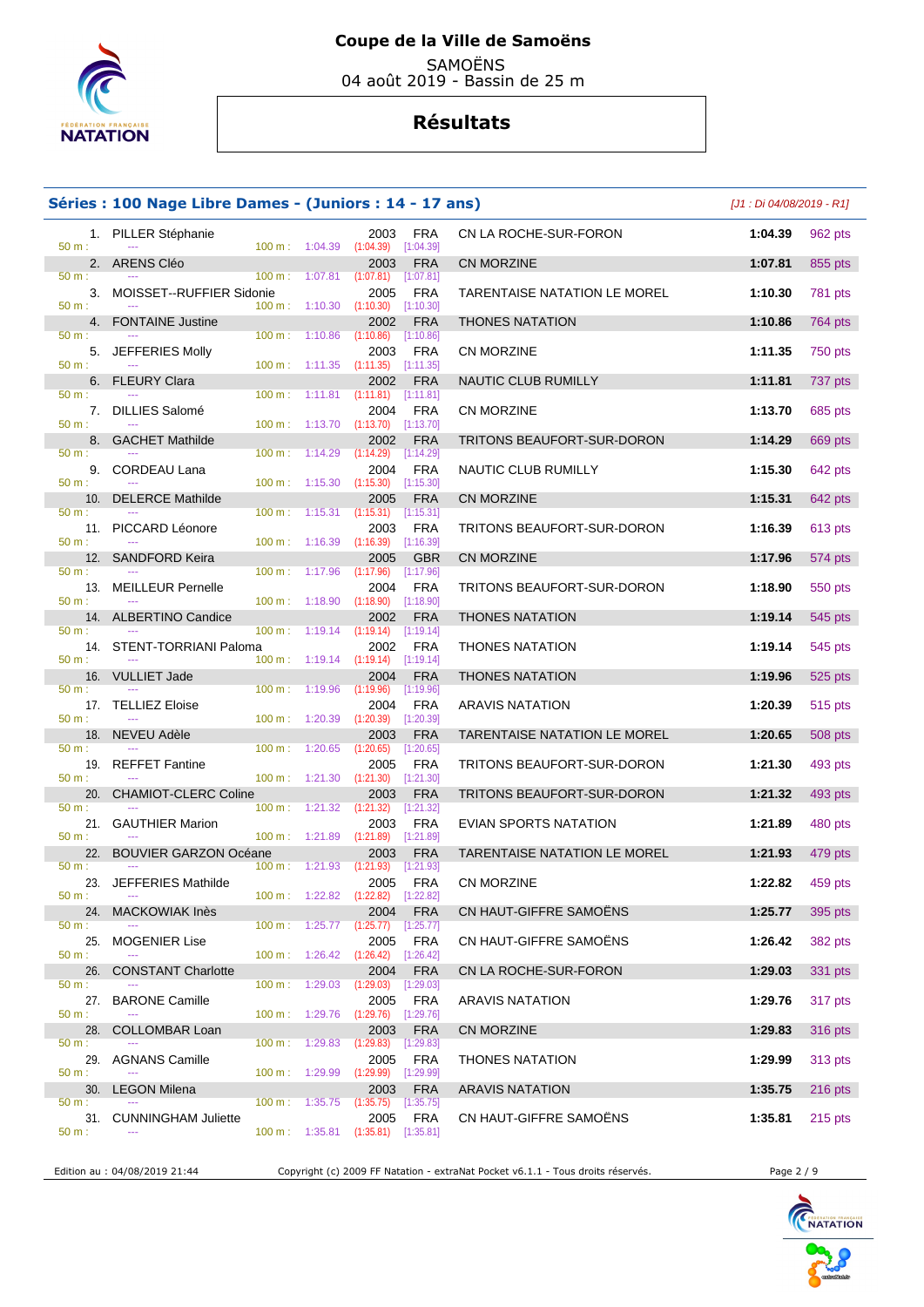

 SAMOËNS 04 août 2019 - Bassin de 25 m

## **Résultats**

|                            | (Suite) Séries : 100 Nage Libre Dames - (Juniors : 14 - 17 ans) |                   |                           |                            | [J1 : Di 04/08/2019 - R1] |           |
|----------------------------|-----------------------------------------------------------------|-------------------|---------------------------|----------------------------|---------------------------|-----------|
| 32.<br>50 m:               | <b>RIARD MOREL Lilah-Rose</b><br>1:39.76<br>$100 \text{ m}$ :   | 2005<br>(1:39.76) | <b>FRA</b><br>[1:39.76]   | CN HAUT-GIFFRE SAMOËNS     | 1:39.76                   | $159$ pts |
| $\qquad \qquad - -$        | <b>EASTLAKE Carly</b>                                           | 2005              | <b>GBR</b>                | <b>ARAVIS NATATION</b>     | <b>DNS</b> dec            |           |
|                            | <b>GARDILLON Lisa</b>                                           | 2002              | <b>FRA</b>                | CN MORZINE                 | <b>DNS</b> dec            |           |
|                            | <b>PERRIER Amandine</b>                                         | 2005              | <b>FRA</b>                | TRITONS BEAUFORT-SUR-DORON | <b>DNS</b> dec            |           |
|                            | Séries : 100 Nage Libre Dames - (Jeunes : 11 - 13 ans)          |                   |                           |                            | [J1 : Di 04/08/2019 - R1] |           |
| 50 m:                      | 1. NECIOLLI Candice<br>$100 \text{ m}: 1:10.52$ $(1:10.52)$     | 2006              | FRA<br>[1:10.52]          | TRITONS BEAUFORT-SUR-DORON | 1:10.52                   | 774 pts   |
| 2 <sub>1</sub><br>$50 m$ : | <b>METRAL Lou</b>                                               | 2006              | <b>FRA</b>                | NAUTIC CLUB RUMILLY        | 1:22.05                   | 476 pts   |
| 3.                         | $100 \text{ m}$ :<br>1:22.05<br>COQUILLARD Pauline              | (1:22.05)<br>2006 | [1:22.05]<br><b>FRA</b>   | CN MORZINE                 | 1:28.62                   | 339 pts   |
| 50 m:<br>4.                | 100 m: 1:28.62<br>LAMBERT DELRIEU Anaïs                         | (1:28.62)<br>2006 | [1:28.62]<br><b>FRA</b>   | NAUTIC CLUB RUMILLY        | 1:28.96                   | 332 pts   |
| 50 m:                      | 100 m: 1:28.96                                                  | (1:28.96)         | [1:28.96]                 |                            |                           |           |
| 5.<br>50 m:                | <b>MOTTIER Lison</b><br>$100 m$ : 1:29.43                       | 2007<br>(1:29.43) | <b>FRA</b><br>[1:29.43]   | <b>THONES NATATION</b>     | 1:29.43                   | 323 pts   |
| 50 m:                      | 6. MURAT Justine<br>$100 \text{ m}: 1:31.31$                    | 2008<br>(1:31.31) | <b>FRA</b><br>[1:31.31]   | TRITONS BEAUFORT-SUR-DORON | 1:31.31                   | 289 pts   |
|                            | 7. EASTLAKE Yasmin                                              | 2007              | <b>GBR</b>                | <b>ARAVIS NATATION</b>     | 1:32.05                   | 276 pts   |
| 50 m:<br>8.                | $100 m$ : 1:32.05<br>COTTET-DUMOULIN Aurélie                    | (1:32.05)<br>2006 | [1:32.05]<br><b>FRA</b>   | <b>CN MORZINE</b>          | 1:33.14                   | 257 pts   |
| $50 m$ :                   | $100 \text{ m}$ :<br>1:33.14                                    | (1:33.14)         | [1:33.14]                 |                            |                           |           |
| 50 m:                      | 9. FRITZSIMMONS Alanna<br>$100 \text{ m}: 1:33.30$              | 2007<br>(1:33.30) | <b>FRA</b><br>[1:33.30]   | CN MORZINE                 | 1:33.30                   | 255 pts   |
| 50 m:                      | 10. LOREAU Lina<br>1:34.52<br>$100 \text{ m}$ :                 | 2008<br>(1:34.52) | <b>FRA</b><br>[1:34.52]   | CN HAUT-GIFFRE SAMOËNS     | 1:34.52                   | 235 pts   |
| 11.                        | <b>GAUDIN Faustine</b>                                          | 2007              | <b>FRA</b>                | CN HAUT-GIFFRE SAMOËNS     | 1:37.61                   | 188 pts   |
| 50 m:<br>12.               | 100 m: 1:37.61<br><b>BOUVET Léonie</b>                          | (1:37.61)<br>2006 | [1:37.61]<br><b>FRA</b>   | CN HAUT-GIFFRE SAMOENS     | 1:37.69                   | 187 pts   |
| 50 m:<br>13.               | $100 m$ :<br>1:37.69<br>MISSILLIER Chloe                        | (1:37.69)<br>2006 | [1:37.69]<br><b>FRA</b>   | <b>ARAVIS NATATION</b>     | 1:38.90                   | 170 pts   |
| 50 m:                      | $100 \text{ m}: 1:38.90 (1:38.90)$                              |                   | [1:38.90]                 |                            |                           |           |
| 14.<br>50 m:               | <b>MANGOT Cécile</b><br>$100 \text{ m}$ :<br>1:41.45            | 2006<br>(1:41.45) | <b>FRA</b><br>[1:41.45]   | CN LA ROCHE-SUR-FORON      | 1:41.45                   | 137 pts   |
| 15.                        | <b>BOUVET Olympe</b>                                            | 2007              | <b>FRA</b>                | CN HAUT-GIFFRE SAMOENS     | 1:42.47                   | 125 pts   |
| 50 m:                      | 100 m: 1:42.47 (1:42.47) [1:42.47]<br>16. ABOU THOURAYA Sarah   | 2008              | <b>FRA</b>                | CN HAUT-GIFFRE SAMOËNS     | 1:44.82                   | 99 pts    |
| 50 m:                      | 1:44.82<br>$100 \text{ m}$ :                                    | (1:44.82)         | $[1:44.82]$               |                            |                           |           |
| 17.<br>50 m:               | <b>GAILLARD Lily</b><br>$100 \text{ m}: 1:45.19$                | 2008<br>(1:45.19) | <b>FRA</b><br>[1:45.19]   | CN MORZINE                 | 1:45.19                   | 95 pts    |
| 50 m:                      | 18. RASERA Cécile<br>100 m: 1:47.21 (1:47.21) [1:47.21]         | 2006              | <b>FRA</b>                | <b>CN MORZINE</b>          | 1:47.21                   | 76 pts    |
|                            | 19. COCKS Yva                                                   | 2008              | FRA                       | CN HAUT-GIFFRE SAMOËNS     | 1:49.83                   | 54 pts    |
| 50 m:<br>20.               | $100 \text{ m}: 1:49.83$ $(1:49.83)$<br><b>DEFFAYET Justine</b> | 2008              | [1:49.83]<br><b>FRA</b>   | CN HAUT-GIFFRE SAMOËNS     | 1:52.55                   | 35 pts    |
| $50 m$ :                   | 1:52.55<br>$100 \text{ m}$ :                                    | (1:52.55)         | $[1:52.55]$               |                            |                           |           |
| 21.<br>50 m:               | SARTORETTO Isalyne<br>100 m: 1:57.73 (1:57.73) [1:57.73]        | 2006              | FRA                       | <b>ARAVIS NATATION</b>     | 1:57.73                   | 11 pts    |
| 22.                        | <b>DELERCE Louise</b>                                           | 2007              | <b>FRA</b>                | CN MORZINE                 | 1:58.21                   | 9 pts     |
| $50 m$ :<br>23.            | 100 m: 1:58.21<br><b>GUIGUES Clea</b>                           | (1:58.21)<br>2008 | [1:58.21]<br><b>FRA</b>   | TRITONS BEAUFORT-SUR-DORON | 1:59.50                   | 5 pts     |
| 50 m:                      | 100 m: 1:59.50<br><b>LERUSTE BRUNET Astrid</b>                  | (1:59.50)<br>2008 | [1:59.50]                 |                            |                           |           |
| 24.<br>50 m:               | 100 m:<br>2:00.36                                               | (2:00.36)         | <b>FRA</b><br>$[2:00.36]$ | CN HAUT-GIFFRE SAMOENS     | 2:00.36                   | 4 pts     |
| 25.<br>50 m:               | <b>CUISSARD Maëlys</b><br>$100 \text{ m}: 2:04.98$              | 2007<br>(2:04.98) | <b>FRA</b><br>$[2:04.98]$ | CN LA ROCHE-SUR-FORON      | 2:04.98                   | 1 pt      |
| 26.                        | <b>FORESTIER Elise</b>                                          | 2008              | <b>FRA</b>                | CN HAUT-GIFFRE SAMOËNS     | 2:07.18                   | 1 pt      |
| 50 m:                      | 100 m: 2:07.18                                                  | (2:07.18)         | [2:07.18]                 |                            |                           |           |

Edition au : 04/08/2019 21:44 Copyright (c) 2009 FF Natation - extraNat Pocket v6.1.1 - Tous droits réservés. Page 3 / 9



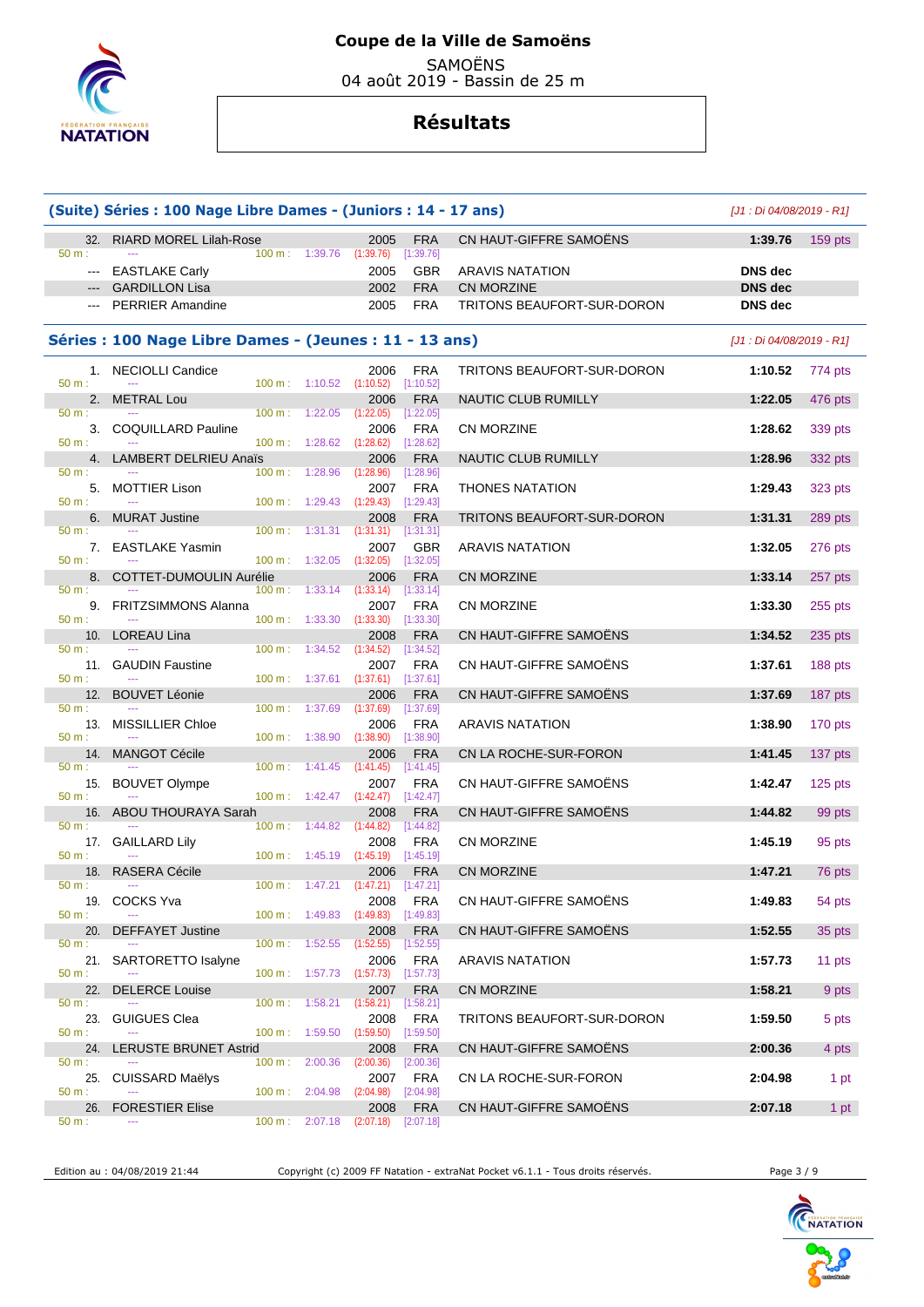

SAMOËNS

04 août 2019 - Bassin de 25 m

#### **Résultats**

#### **(Suite) Séries : 100 Nage Libre Dames - (Jeunes : 11 - 13 ans)** [J1 : Di 04/08/2019 - R1] 27. VERKARRE Louise 2008 FRA CN HAUT-GIFFRE SAMOËNS **2:10.40** 1 pt 100 m : 2:10.40 (2:10.40) [2:10.40] --- LOOSEN Lucie 2008 FRA TRITONS BEAUFORT-SUR-DORON **DNS dec**  --- MOISSET--RUFFIER Lison 2008 FRA TARENTAISE NATATION LE MOREL **DNS dec Séries : 50 Dos Dames - (Avenirs : 6 - 10 ans)** [J1 : Di 04/08/2019 - R1] 1. FOURCADE Chiara 2009 FRA CN MORZINE **50.19** 320 pts 2. JUGET Clémence 2009 FRA NAUTIC CLUB RUMILLY **51.04** 296 pts 3. VENTER Ella **56.22 2009 FRA** CN LA ROCHE-SUR-FORON 56.22 4. GIROD Justine 2009 FRA NAUTIC CLUB RUMILLY **58.55** 122 pts 5. BETEMPS Lilou 2009 FRA ARAVIS NATATION **1:00.83** 84 pts 6. THORPE Sadie 2009 FRA CN MORZINE **1:03.11** 53 pts 7. BRODIN Clémence 2011 FRA CN LA ROCHE-SUR-FORON **1:03.75** 46 pts 8. COLLOMBAR Kelly 2009 FRA CN MORZINE **1:04.28** 40 pts 9. LAMBERT DELRIEU Maëva 2009 FRA NAUTIC CLUB RUMILLY **1:04.76** 35 pts 10. COLLOMBAR Tessa 2010 FRA CN MORZINE **1:05.47** 29 pts 11. CUISSARD Eloïse 2009 FRA CN LA ROCHE-SUR-FORON **1:06.14** 23 pts 12. BONNEPART Calixte 2013 FRA CN CHÂTEL **1:07.02** 17 pts 13. BORDY Angela 2009 FRA THONES NATATION **1:07.20** 16 pts 14. DESBIOLLES Alice 2009 FRA CN LA ROCHE-SUR-FORON **1:07.38** 14 pts 15. BOUVIER Nolwenn 2010 FRA CN MORZINE **1:12.55** 1 pt 16. IRBE Evelina 2011 FRA CN CHÂTEL **1:16.34** 1 pt --- LE GOUHINEC Mahée 2010 FRA CN LA ROCHE-SUR-FORON **DNS dec**  --- RIBREUX Clémentine 2010 FRA CN HAUT-GIFFRE SAMOËNS **DNS dec**  --- STOVES Elodie 2009 FRA CN HAUT-GIFFRE SAMOËNS **DNS dec**

#### **Séries : 50 Papillon Dames - (Seniors : 18 ans et plus)** [J1 : Di 04/08/2019 - R1]

|       | MENU Romane                      | 2001 | <b>FRA</b> | EVIAN SPORTS NATATION             | 35.24          | <b>781 pts</b> |
|-------|----------------------------------|------|------------|-----------------------------------|----------------|----------------|
|       | 2. CHAON Mahe                    | 2000 | <b>FRA</b> | <b>ARAVIS NATATION</b>            | 35.28          | 779 pts        |
| 3.    | <b>FOUSSADIER Oriane</b>         | 2001 | <b>FRA</b> | CN LA ROCHE-SUR-FORON             | 36.15          | 734 pts        |
| 4.    | <b>POISSON Soline</b>            | 1998 | <b>FRA</b> | CN LA ROCHE-SUR-FORON             | 36.16          | 733 pts        |
| 5.    | <b>CHAMIOT CLERC Elsa</b>        | 2001 | <b>FRA</b> | <b>TRITONS BEAUFORT-SUR-DORON</b> | 36.37          | 723 pts        |
| 6.    | <b>STENT-TORRIANI Anastassia</b> | 1999 | <b>FRA</b> | <b>THONES NATATION</b>            | 36.76          | 703 pts        |
|       | <b>ALLESINA Lucie</b>            | 2000 | <b>FRA</b> | EVIAN SPORTS NATATION             | 38.91          | 599 pts        |
| 8.    | <b>BERDUGO Olivia</b>            | 1998 | <b>FRA</b> | <b>THONES NATATION</b>            | 39.79          | 559 pts        |
| 9.    | <b>COCKS Selina</b>              | 1974 | <b>FRA</b> | CN HAUT-GIFFRE SAMOËNS            | 42.39          | 449 pts        |
| 10.   | <b>BULANT Sabah</b>              | 2001 | <b>FRA</b> | CN MORZINE                        | 42.76          | 434 pts        |
| 11.   | <b>STENT-TORRIANI Cassandra</b>  | 2001 | <b>FRA</b> | <b>THONES NATATION</b>            | 42.93          | 427 pts        |
| 12.   | <b>WILMOT Carrie</b>             | 1967 | <b>GBR</b> | CN HAUT-GIFFRE SAMOËNS            | 43.15          | 419 pts        |
| 13.   | <b>PERCELL Coralie</b>           | 1983 | <b>FRA</b> | CN HAUT-GIFFRE SAMOËNS            | 45.58          | 330 pts        |
| 14.   | <b>CHARLES Nathalie</b>          | 1969 | <b>FRA</b> | <b>THONES NATATION</b>            | 48.16          | 247 pts        |
| 15.   | <b>STENT-TORRIANI Delphine</b>   | 1969 | <b>FRA</b> | <b>THONES NATATION</b>            | 48.26          | 244 pts        |
| $---$ | <b>GUILLOT Elsa</b>              | 2001 | <b>FRA</b> | CN HAUT-GIFFRE SAMOËNS            | <b>DNS</b> dec |                |
|       |                                  |      |            |                                   |                |                |

#### **Séries : 50 Papillon Dames - (Juniors : 14 - 17 ans)** [J1 : Di 04/08/2019 - R1]

|                 | <b>PILLER Stéphanie</b>  | 2003 | <b>FRA</b> | CN LA ROCHE-SUR-FORON               | 32.67 | 923 pts        |
|-----------------|--------------------------|------|------------|-------------------------------------|-------|----------------|
| 2.              | MOISSET--RUFFIER Sidonie | 2005 | <b>FRA</b> | <b>TARENTAISE NATATION LE MOREL</b> | 35.26 | <b>780 pts</b> |
| 3.              | ARENS Cléo               | 2003 | <b>FRA</b> | <b>CN MORZINE</b>                   | 35.47 | 769 pts        |
|                 | 4. FLEURY Clara          | 2002 | <b>FRA</b> | <b>NAUTIC CLUB RUMILLY</b>          | 36.10 | 736 pts        |
| $5 -$           | MENU Lilou               | 2004 | <b>FRA</b> | <b>EVIAN SPORTS NATATION</b>        | 37.02 | 690 pts        |
| 6.              | <b>DELERCE Mathilde</b>  | 2005 | <b>FRA</b> | <b>CN MORZINE</b>                   | 38.34 | 626 pts        |
|                 | <b>GACHET Mathilde</b>   | 2002 | <b>FRA</b> | TRITONS BEAUFORT-SUR-DORON          | 39.23 | 584 pts        |
| 8.              | NEVEU Adèle              | 2003 | <b>FRA</b> | <b>TARENTAISE NATATION LE MOREL</b> | 39.58 | 568 pts        |
| 9.              | JEFFERIES Molly          | 2003 | <b>FRA</b> | <b>CN MORZINE</b>                   | 39.72 | 562 pts        |
| 10 <sub>1</sub> | <b>ALBERTINO Candice</b> | 2002 | <b>FRA</b> | <b>THONES NATATION</b>              | 39.86 | 556 pts        |
|                 |                          |      |            |                                     |       |                |

 **Edition au : 04/08/2019 21:44 Copyright (c) 2009 FF Natation - extraNat Pocket v6.1.1 - Tous droits réservés. Page 4 / 9** 

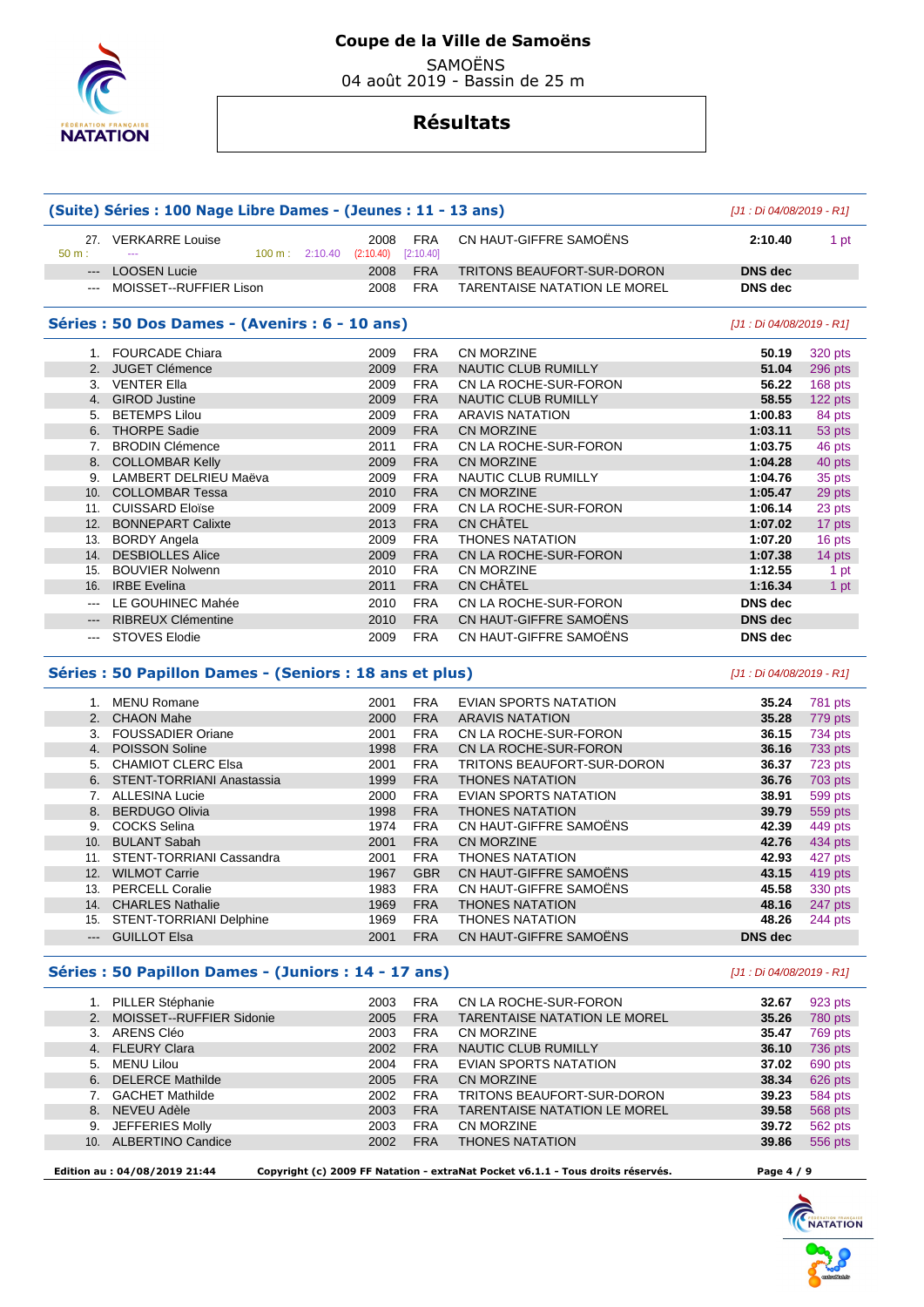

#### **Coupe de la Ville de Samoëns SAMOËNS 04 août 2019 - Bassin de 25 m**

## **Résultats**

#### **(Suite) Séries : 50 Papillon Dames - (Juniors : 14 - 17 ans) [J1 : Di 04/08/2019 - R1]**

|          | 11. REFFET Fantine            | 2005 | <b>FRA</b> | TRITONS BEAUFORT-SUR-DORON          | 39.94          | 552 pts   |
|----------|-------------------------------|------|------------|-------------------------------------|----------------|-----------|
| 12.      | <b>DILLIES Salomé</b>         | 2004 | <b>FRA</b> | <b>CN MORZINE</b>                   | 39.98          | 550 pts   |
| 13.      | <b>MEILLEUR Pernelle</b>      | 2004 | FRA        | TRITONS BEAUFORT-SUR-DORON          | 40.68          | 520 pts   |
| 14.      | <b>BENSADOUN Mona</b>         | 2002 | <b>FRA</b> | <b>EVIAN SPORTS NATATION</b>        | 40.80          | 515 pts   |
| 15.      | SANDFORD Keira                | 2005 | <b>GBR</b> | CN MORZINE                          | 41.11          | 501 pts   |
| 16.      | <b>CHAMIOT-CLERC Coline</b>   | 2003 | <b>FRA</b> | TRITONS BEAUFORT-SUR-DORON          | 41.38          | 490 pts   |
| 17.      | <b>FONTAINE Justine</b>       | 2002 | FRA        | <b>THONES NATATION</b>              | 41.94          | 467 pts   |
| 18.      | STENT-TORRIANI Paloma         | 2002 | <b>FRA</b> | <b>THONES NATATION</b>              | 42.05          | 462 pts   |
| 19.      | PICCARD Léonore               | 2003 | <b>FRA</b> | TRITONS BEAUFORT-SUR-DORON          | 42.11          | 460 pts   |
| 20.      | <b>CORDEAU Lana</b>           | 2004 | <b>FRA</b> | NAUTIC CLUB RUMILLY                 | 42.34          | 451 pts   |
| 21.      | <b>JEFFERIES Mathilde</b>     | 2005 | <b>FRA</b> | CN MORZINE                          | 42.86          | 430 pts   |
| 22.      | <b>GAUTHIER Marion</b>        | 2003 | <b>FRA</b> | <b>EVIAN SPORTS NATATION</b>        | 42.93          | 427 pts   |
| 23.      | <b>VULLIET Jade</b>           | 2004 | <b>FRA</b> | <b>THONES NATATION</b>              | 43.04          | 423 pts   |
| 24.      | <b>MACKOWIAK Inès</b>         | 2004 | <b>FRA</b> | CN HAUT-GIFFRE SAMOËNS              | 43.94          | 389 pts   |
| 25.      | <b>TELLIEZ Eloise</b>         | 2004 | <b>FRA</b> | <b>ARAVIS NATATION</b>              | 44.20          | 379 pts   |
| 26.      | <b>MOGENIER Lise</b>          | 2005 | <b>FRA</b> | CN HAUT-GIFFRE SAMOËNS              | 45.02          | 349 pts   |
| 27.      | <b>COLLOMBAR Loan</b>         | 2003 | FRA        | <b>CN MORZINE</b>                   | 46.58          | 296 pts   |
| 28.      | <b>AGNANS Camille</b>         | 2005 | <b>FRA</b> | <b>THONES NATATION</b>              | 46.93          | 285 pts   |
| 29.      | <b>BOUVIER GARZON Océane</b>  | 2003 | FRA        | <b>TARENTAISE NATATION LE MOREL</b> | 46.94          | 285 pts   |
| 30.      | <b>LEGON Milena</b>           | 2003 | <b>FRA</b> | <b>ARAVIS NATATION</b>              | 49.90          | $198$ pts |
| 31.      | <b>BARONE Camille</b>         | 2005 | FRA        | <b>ARAVIS NATATION</b>              | 55.20          | 82 pts    |
| 32.      | <b>RIARD MOREL Lilah-Rose</b> | 2005 | <b>FRA</b> | CN HAUT-GIFFRE SAMOËNS              | 58.95          | 30 pts    |
| $\cdots$ | <b>CUNNINGHAM Juliette</b>    | 2005 | FRA        | CN HAUT-GIFFRE SAMOËNS              | <b>DSQ</b>     |           |
| $---$    | <b>EASTLAKE Carly</b>         | 2005 | <b>GBR</b> | <b>ARAVIS NATATION</b>              | <b>DNS</b> dec |           |
| $\cdots$ | <b>GARDILLON Lisa</b>         | 2002 | <b>FRA</b> | <b>CN MORZINE</b>                   | <b>DNS</b> dec |           |

#### **Séries : 50 Papillon Dames - (Jeunes : 11 - 13 ans)** [J1 : Di 04/08/2019 - R1]

|          | 1. NECIOLLI Candice        | 2006 | <b>FRA</b> | TRITONS BEAUFORT-SUR-DORON          | 37.47          | 668 pts   |
|----------|----------------------------|------|------------|-------------------------------------|----------------|-----------|
|          | 2. METRAL Lou              | 2006 | <b>FRA</b> | NAUTIC CLUB RUMILLY                 | 42.70          | 436 pts   |
|          | 3. COQUILLARD Pauline      | 2006 | FRA        | CN MORZINE                          | 44.91          | 353 pts   |
|          | 4. LAMBERT DELRIEU Anaïs   | 2006 | <b>FRA</b> | NAUTIC CLUB RUMILLY                 | 46.05          | 314 pts   |
| 5.       | <b>MOTTIER Lison</b>       | 2007 | <b>FRA</b> | THONES NATATION                     | 46.15          | 310 pts   |
| 6.       | <b>MURAT Justine</b>       | 2008 | <b>FRA</b> | TRITONS BEAUFORT-SUR-DORON          | 47.90          | $255$ pts |
|          | 7. EASTLAKE Yasmin         | 2007 | <b>GBR</b> | <b>ARAVIS NATATION</b>              | 49.07          | 221 pts   |
|          | 8. BOUVET Léonie           | 2006 | <b>FRA</b> | CN HAUT-GIFFRE SAMOËNS              | 50.75          | 176 pts   |
| 9.       | COTTET-DUMOULIN Aurélie    | 2006 | FRA        | <b>CN MORZINE</b>                   | 53.00          | 124 pts   |
| 10.      | <b>LOREAU Lina</b>         | 2008 | <b>FRA</b> | CN HAUT-GIFFRE SAMOËNS              | 54.82          | 89 pts    |
| 11.      | <b>GAUDIN Faustine</b>     | 2007 | <b>FRA</b> | CN HAUT-GIFFRE SAMOËNS              | 55.84          | 71 pts    |
| 12.      | <b>FRITZSIMMONS Alanna</b> | 2007 | <b>FRA</b> | CN MORZINE                          | 56.12          | 67 pts    |
| 13.      | ABOU THOURAYA Sarah        | 2008 | <b>FRA</b> | CN HAUT-GIFFRE SAMOËNS              | 56.34          | 64 pts    |
| 14.      | <b>MISSILLIER Chloe</b>    | 2006 | <b>FRA</b> | <b>ARAVIS NATATION</b>              | 56.44          | 62 pts    |
| 15.      | <b>BOUVET Olympe</b>       | 2007 | <b>FRA</b> | CN HAUT-GIFFRE SAMOËNS              | 56.92          | 55 pts    |
| 16.      | <b>RASERA Cécile</b>       | 2006 | <b>FRA</b> | CN MORZINE                          | 59.31          | 27 pts    |
| 17.      | <b>MANGOT Cécile</b>       | 2006 | <b>FRA</b> | CN LA ROCHE-SUR-FORON               | 59.80          | 22 pts    |
| 18.      | <b>GUIGUES Clea</b>        | 2008 | <b>FRA</b> | TRITONS BEAUFORT-SUR-DORON          | 1:00.28        | 18 pts    |
| 19.      | <b>DEFFAYET Justine</b>    | 2008 | FRA        | CN HAUT-GIFFRE SAMOËNS              | 1:02.70        | 4 pts     |
| 20.      | <b>GAILLARD Lily</b>       | 2008 | <b>FRA</b> | CN MORZINE                          | 1:02.71        | 4 pts     |
| 21.      | SARTORETTO Isalyne         | 2006 | FRA        | <b>ARAVIS NATATION</b>              | 1:06.32        | 1 pt      |
|          | 22. CUISSARD Maëlys        | 2007 | <b>FRA</b> | CN LA ROCHE-SUR-FORON               | 1:13.56        | 1 pt      |
| $\cdots$ | <b>DELERCE Louise</b>      | 2007 | <b>FRA</b> | CN MORZINE                          | <b>DSQ</b>     |           |
| $---$    | <b>LOOSEN Lucie</b>        | 2008 | <b>FRA</b> | TRITONS BEAUFORT-SUR-DORON          | <b>DNS</b> dec |           |
| $\cdots$ | MOISSET--RUFFIER Lison     | 2008 | FRA        | <b>TARENTAISE NATATION LE MOREL</b> | <b>DNS</b> dec |           |

#### **Séries : 50 Nage Libre Messieurs - (Avenirs : 6 - 11 ans)** [J1 : Di 04/08/2019 - R1]

| 1. CROS Paul                  | 2008 | FRA        | ARAVIS NATATION                                                                 |            | <b>39.35</b> 336 pts |
|-------------------------------|------|------------|---------------------------------------------------------------------------------|------------|----------------------|
| 2. DEMEY Noah                 | 2009 | <b>FRA</b> | <b>CN MORZINE</b>                                                               |            | <b>39.95</b> 313 pts |
| Edition au : 04/08/2019 21:44 |      |            | Copyright (c) 2009 FF Natation - extraNat Pocket v6.1.1 - Tous droits réservés. | Page 5 / 9 |                      |

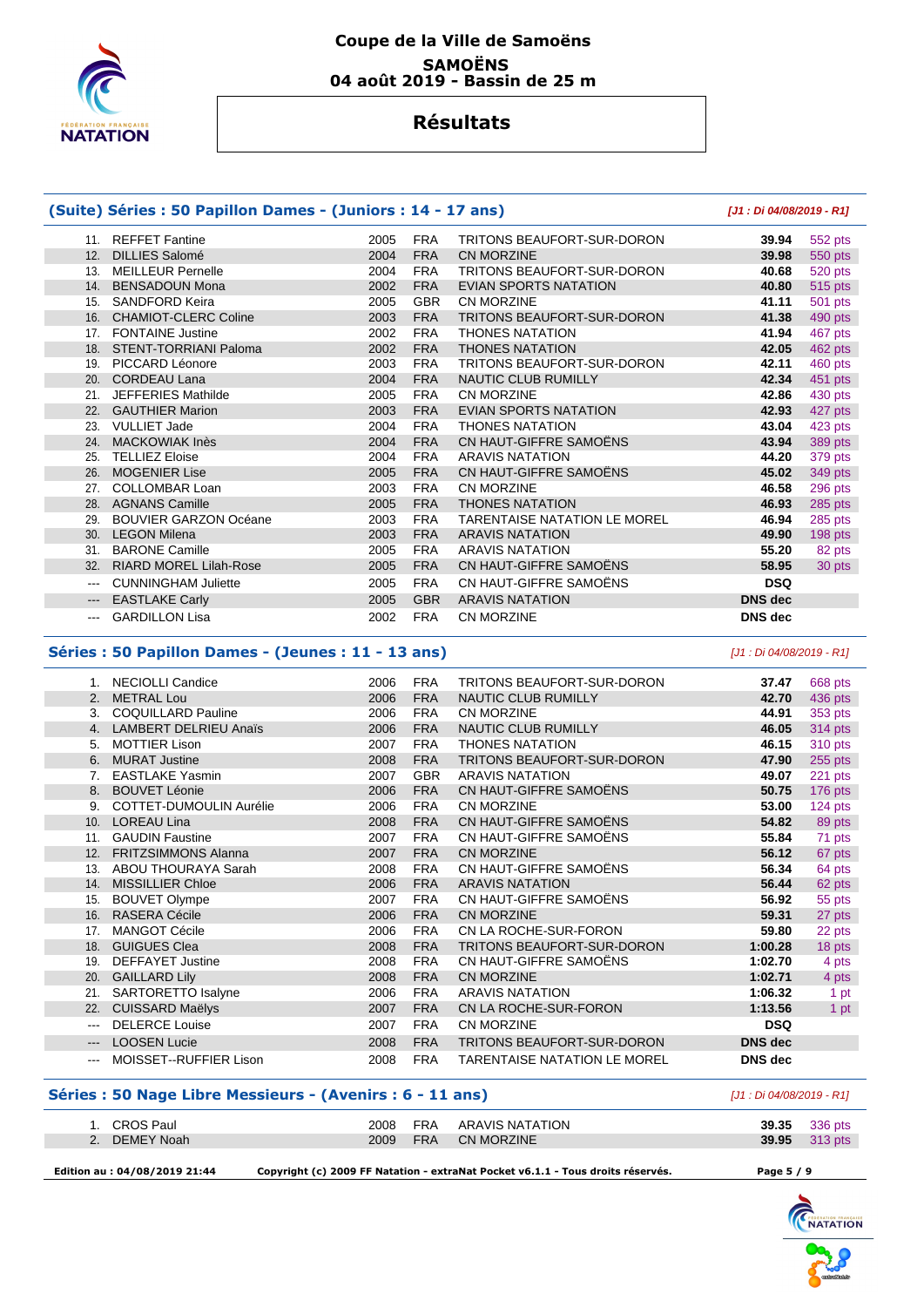

#### **Coupe de la Ville de Samoëns SAMOËNS 04 août 2019 - Bassin de 25 m**

## **Résultats**

|                | (Suite) Séries : 50 Nage Libre Messieurs - (Avenirs : 6 - 11 ans) |                                      |         |                   |                         |                              | [J1: Di 04/08/2019 - R1]  |           |
|----------------|-------------------------------------------------------------------|--------------------------------------|---------|-------------------|-------------------------|------------------------------|---------------------------|-----------|
|                | 3. MOLLIERE Evann                                                 |                                      |         | 2008              | <b>FRA</b>              | TRITONS BEAUFORT-SUR-DORON   | 41.02                     | 275 pts   |
|                | 4. LOWMAN David                                                   |                                      |         | 2008              | <b>FRA</b>              | CN LA ROCHE-SUR-FORON        | 43.01                     | $211$ pts |
|                | 5. BONNEPART Elouan                                               |                                      |         | 2011              | <b>FRA</b>              | CN CHÂTEL                    | 47.23                     | $103$ pts |
|                | 6. LEVET Hyacinte                                                 |                                      |         | 2009              | <b>FRA</b>              | CN LA ROCHE-SUR-FORON        | 50.82                     | 41 pts    |
|                | 7. DUCRETTET Nathan                                               |                                      |         | 2008              | <b>FRA</b>              | CN MORZINE                   | 53.21                     | 16 pts    |
| 8.             | <b>MUFFAT ES JACQUES Matthias</b>                                 |                                      |         | 2010              | <b>FRA</b>              | CN LA ROCHE-SUR-FORON        | 53.24                     | 15 pts    |
|                | 9. MENU Andrean                                                   |                                      |         | 2009              | <b>FRA</b>              | CN MORZINE                   | 54.26                     | 8 pts     |
|                | PERRILLAT BOTTONET Eliot                                          |                                      |         | 2008              | <b>FRA</b>              | <b>ARAVIS NATATION</b>       | <b>DNS</b> dec            |           |
|                |                                                                   |                                      |         |                   |                         |                              |                           |           |
|                | Séries : 100 Nage Libre Messieurs - (Seniors : 19 ans et plus)    |                                      |         |                   |                         |                              | [J1 : Di 04/08/2019 - R1] |           |
| 1.             | <b>GAIDIOZ Kevin</b>                                              |                                      |         | 1987              | <b>FRA</b>              | <b>THONES NATATION</b>       | 1:00.81                   | 905 pts   |
| 50 m:          |                                                                   | 100 m:                               | 1:00.81 | (1:00.81)         | [1:00.81]               |                              |                           |           |
| 2.             | <b>BERDUGO Yohann</b>                                             |                                      |         | 1996              | <b>FRA</b>              | <b>THONES NATATION</b>       | 1:02.93                   | 843 pts   |
| 50 m:          |                                                                   | 100 m:                               | 1:02.93 | (1:02.93)         | [1:02.93]               |                              |                           |           |
|                | 3. LEGON Nicolas                                                  |                                      |         | 1992              | <b>FRA</b>              | <b>ARAVIS NATATION</b>       | 1:03.35                   | 830 pts   |
| $50 m$ :       |                                                                   | 100 m:                               | 1:03.35 | (1:03.35)         | [1:03.35]               |                              |                           |           |
| 4.             | <b>COEMET Tom</b>                                                 |                                      |         | 2000              | <b>FRA</b>              | <b>THONES NATATION</b>       | 1:03.85                   | 816 pts   |
| 50 m:          |                                                                   | 100 m:                               | 1:03.85 | (1:03.85)         | [1:03.85]               |                              |                           |           |
| 5.             | <b>WILMOT Robert</b>                                              |                                      |         | 1971              | GBR                     | CN HAUT-GIFFRE SAMOENS       | 1:06.27                   | 748 pts   |
| 50 m:          |                                                                   | 100 m:                               | 1:06.27 | (1:06.27)         | [1:06.27]               |                              |                           |           |
| 6.             | <b>FLEURY Xavier</b>                                              |                                      |         | 1977              | <b>FRA</b>              | NAUTIC CLUB RUMILLY          | 1:06.63                   | 739 pts   |
| 50 m:          |                                                                   | 100 m:                               | 1:06.63 | (1:06.63)         | [1:06.63]               |                              |                           |           |
| 7.             | <b>SICRE Thibault</b>                                             |                                      |         | 1991              | <b>FRA</b>              | <b>THONES NATATION</b>       | 1:08.59                   | 686 pts   |
| 50 m:          |                                                                   | 100 m:                               | 1:08.59 | (1:08.59)         | [1:08.59]               |                              |                           |           |
| 8.<br>50 m:    | DI LUZIO Emmanuel                                                 | 100 m:                               | 1:16.66 | 1975<br>(1:16.66) | <b>FRA</b>              | TARENTAISE NATATION LE MOREL | 1:16.66                   | 491 pts   |
|                |                                                                   |                                      |         |                   | [1:16.66]               |                              |                           |           |
| 9.<br>50 m:    | MOISSET Laurent                                                   | 100 m: 1:34.47                       |         | 1973<br>(1:34.47) | <b>FRA</b><br>[1:34.47] | TARENTAISE NATATION LE MOREL | 1:34.47                   | $176$ pts |
|                | --- CHAON lan                                                     |                                      |         | 1998              | <b>FRA</b>              | <b>ARAVIS NATATION</b>       | <b>DNS</b> dec            |           |
|                |                                                                   |                                      |         |                   |                         |                              |                           |           |
|                | Séries : 100 Nage Libre Messieurs - (Juniors : 15 - 18 ans)       |                                      |         |                   |                         |                              | [J1 : Di 04/08/2019 - R1] |           |
| 1.             | <b>COTTET-DUMOULIN Mathis</b>                                     |                                      |         | 2001              | <b>FRA</b>              | CN MORZINE                   | 59.37                     | 949 pts   |
| 50 m:          |                                                                   | 100 m:                               | 59.37   | (59.37)           | [59.37]                 |                              |                           |           |
| 2.             | <b>MICHELON Adrien</b>                                            |                                      |         | 2001              | <b>FRA</b>              | EVIAN SPORTS NATATION        | 1:01.43                   | 887 pts   |
| 50 m:          |                                                                   | 100 m:                               | 1:01.43 | (1:01.43)         | [1:01.43]               |                              |                           |           |
| 3.             | <b>WILMOT Jack</b>                                                |                                      |         | 2003              | <b>GBR</b>              | CN HAUT-GIFFRE SAMOËNS       | 1:02.81                   | 846 pts   |
| 50 m:          | $\sim$                                                            | 100 m:                               | 1:02.81 | (1:02.81)         | [1:02.81]               |                              |                           |           |
| 4.             | <b>VAULTIER Thomas</b>                                            |                                      |         | 2001              | <b>FRA</b>              | CN HAUT-GIFFRE SAMOËNS       | 1:03.02                   | 840 pts   |
| 50 m:          |                                                                   | 100 m:                               | 1:03.02 | (1:03.02)         | [1:03.02]               |                              |                           |           |
| 5.             | MONET VIDONNE Roland                                              |                                      |         | 2003              | <b>FRA</b>              | CN LA ROCHE-SUR-FORON        | 1:04.38                   | 801 pts   |
| 50 m:          |                                                                   | $100 \text{ m}: 1:04.38$             |         | (1:04.38)         | [1:04.38]               |                              |                           |           |
| 6.             | <b>FOUSSADIER Lancelin</b>                                        |                                      |         | 2003              | <b>FRA</b>              | CN LA ROCHE-SUR-FORON        | 1:04.64                   | 794 pts   |
| 50 m:          |                                                                   | 100 m:                               | 1:04.64 | (1:04.64)         | [1:04.64]               |                              |                           |           |
| 7.             | <b>BARTHOD Matteo</b>                                             |                                      |         | 2002              | <b>FRA</b>              | CN LA ROCHE-SUR-FORON        | 1:05.24                   | 777 pts   |
| $50 m$ :       |                                                                   | 100 m:                               | 1:05.24 | (1:05.24)         | [1:05.24]               |                              |                           |           |
| 8.<br>$50 m$ : | <b>BELLAHCENE Yanis</b>                                           |                                      |         | 2003              | <b>FRA</b>              | CN LA ROCHE-SUR-FORON        | 1:06.61                   | 739 pts   |
|                |                                                                   | 100 m:                               | 1:06.61 | (1:06.61)         | [1:06.61]               |                              |                           |           |
| 50 m:          | 9. CHANEL Nathan                                                  | $100 \text{ m}: 1:07.26$ $(1:07.26)$ |         | 2002              | <b>FRA</b><br>[1:07.26] | NAUTIC CLUB RUMILLY          | 1:07.26                   | 722 pts   |



Edition au : 04/08/2019 21:44 Copyright (c) 2009 FF Natation - extraNat Pocket v6.1.1 - Tous droits réservés. Page 6 / 9

10. METRAL Robin 2003 FRA NAUTIC CLUB RUMILLY **1:08.06** 700 pts

11. BUISSON Noah 2002 FRA CN LA ROCHE-SUR-FORON **1:08.49** 689 pts

11. DEMEY Léo 2004 FRA CN MORZINE **1:08.49** 689 pts

13. REBIERE Enzo 2002 FRA TRITONS BEAUFORT-SUR-DORON 1:08.57 687 pts<br>
50 m : --- 100 m : 1:08.57 (1:08.57) [1:08.57] [1:08.57]

 $(1:08.06)$ 

 $(1:08.49)$   $[1:08.49]$ 

100 m : 1:08.49 (1:08.49) [1:08.49]

100 m : 1:08.57 (1:08.57) [1:08.57]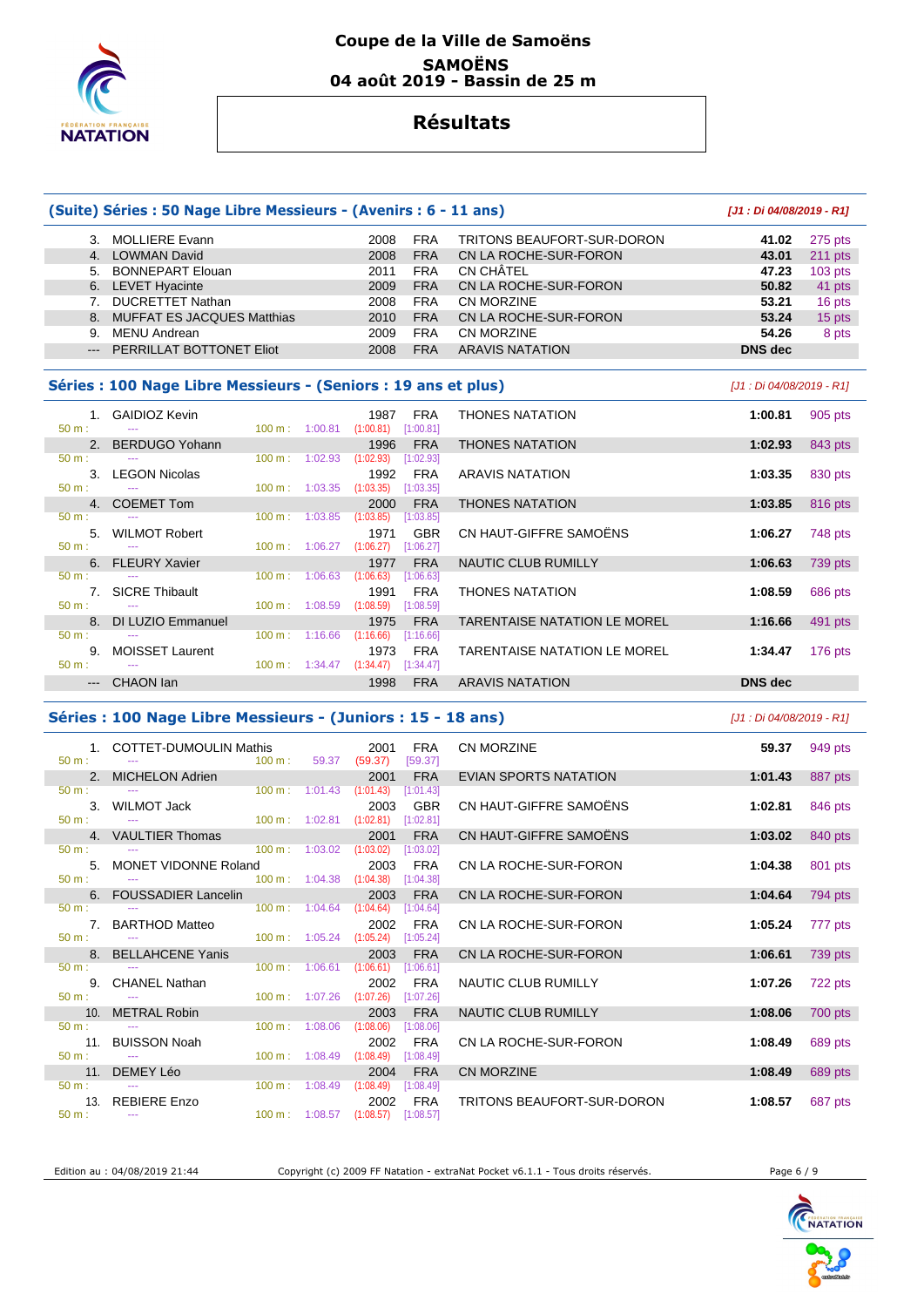

 SAMOËNS 04 août 2019 - Bassin de 25 m

## **Résultats**

| (Suite) Séries : 100 Nage Libre Messieurs - (Juniors : 15 - 18 ans) |                                      | [J1 : Di 04/08/2019 - R1] |                                      |                                            |                         |                                     |                |         |
|---------------------------------------------------------------------|--------------------------------------|---------------------------|--------------------------------------|--------------------------------------------|-------------------------|-------------------------------------|----------------|---------|
|                                                                     | 14. MOTTIER Antonin                  |                           |                                      | 2003                                       | <b>FRA</b>              | <b>THONES NATATION</b>              | 1:08.69        | 684 pts |
| $50 m$ :                                                            |                                      |                           | 100 m: 1:08.69                       | (1:08.69)                                  | [1:08.69]               |                                     |                |         |
| 15.<br>$50 m$ :                                                     | <b>CHRISTIN Axel</b>                 | 100 m: 1:09.02            |                                      | 2002<br>(1:09.02)                          | <b>FRA</b><br>[1:09.02] | <b>THONES NATATION</b>              | 1:09.02        | 675 pts |
|                                                                     | 16. VEY Louis                        |                           |                                      | 2003                                       | <b>FRA</b>              | <b>NAUTIC CLUB RUMILLY</b>          | 1:10.98        | 625 pts |
| $50 m$ :                                                            |                                      | 100 m: 1:10.98            |                                      | (1:10.98)                                  | [1:10.98]               |                                     |                |         |
| $50 m$ :                                                            | 17. ANDREATTA Mateo<br>$\sim$ $\sim$ |                           |                                      | 2004<br>100 m: 1:12.33 (1:12.33) [1:12.33] | <b>FRA</b>              | <b>EVIAN SPORTS NATATION</b>        | 1:12.33        | 592 pts |
|                                                                     | 18. PIASCO Lucas                     |                           |                                      | 2004                                       | <b>FRA</b>              | <b>TARENTAISE NATATION LE MOREL</b> | 1:13.98        | 552 pts |
| $50 m$ :                                                            |                                      | 100 m: 1:13.98            |                                      | (1:13.98)                                  | [1:13.98]               |                                     |                |         |
| 19.                                                                 | <b>THORENS Paul</b>                  |                           |                                      | 2004                                       | <b>FRA</b>              | <b>CN MORZINE</b>                   | 1:14.22        | 547 pts |
| $50 m$ :                                                            |                                      |                           | $100 \text{ m}: 1:14.22$ $(1:14.22)$ |                                            | [1:14.22]               |                                     |                |         |
|                                                                     | 20. PACCARD Teddy                    |                           |                                      | 2003                                       | <b>FRA</b>              | <b>THONES NATATION</b>              | 1:14.43        | 542 pts |
| $50 m$ :                                                            | $\cdots$                             |                           |                                      | $100 \text{ m}: 1:14.43$ $(1:14.43)$       | [1:14.43]               |                                     |                |         |
|                                                                     | 21. FARNER Victor                    |                           |                                      | 2003                                       | <b>FRA</b>              | CN HAUT-GIFFRE SAMOËNS              | 1:14.44        | 542 pts |
| $50 m$ :                                                            | 22. THOIRAIN Enzo                    |                           | $100 \text{ m}: 1:14.44$ $(1:14.44)$ |                                            | [1:14.44]<br><b>FRA</b> | <b>TRITONS BEAUFORT-SUR-DORON</b>   |                |         |
| $50 m$ :                                                            |                                      | $100 \text{ m}: 1:14.96$  |                                      | 2004<br>(1:14.96)                          | [1:14.96]               |                                     | 1:14.96        | 530 pts |
|                                                                     | 23. BAUDET Paul                      |                           |                                      | 2004                                       | <b>FRA</b>              | CN HAUT-GIFFRE SAMOËNS              | 1:15.38        | 520 pts |
| $50 m$ :                                                            | $\sim$ $\sim$                        | 100 m: 1:15.38            |                                      | (1:15.38)                                  | [1:15.38]               |                                     |                |         |
|                                                                     | 24. CHARLES Mathieu                  |                           |                                      | 2003                                       | <b>FRA</b>              | <b>THONES NATATION</b>              | 1:17.17        | 480 pts |
| $50 m$ :                                                            |                                      |                           | $100 \text{ m}: 1:17.17$             | (1:17.17)                                  | [1:17.17]               |                                     |                |         |
| 25.                                                                 | <b>JOCHUM Adrien</b>                 |                           |                                      | 2004                                       | <b>FRA</b>              | <b>CN MORZINE</b>                   | 1:23.13        | 358 pts |
| $50 m$ :                                                            | $\sim$ $\sim$                        |                           | $100 \text{ m}$ : 1:23.13            | (1:23.13)                                  | [1:23.13]               |                                     |                |         |
| 26.                                                                 | <b>BONNAT Sam</b>                    |                           |                                      | 2003                                       | <b>FRA</b>              | <b>NAUTIC CLUB RUMILLY</b>          | 1:42.02        | 90 pts  |
| $50 m$ :                                                            |                                      | $100 m$ : 1:42.02         |                                      | (1:42.02)                                  | [1:42.02]               |                                     |                |         |
| $  -$                                                               | <b>MOSCOU Mathis</b>                 |                           |                                      | 2003                                       | <b>FRA</b>              | CN LA ROCHE-SUR-FORON               | <b>DSQ</b>     |         |
| $---$                                                               | <b>BEYLARD OZEROFF Matthieu</b>      |                           |                                      | 2003                                       | <b>FRA</b>              | CN LA ROCHE-SUR-FORON               | <b>DNS</b> dec |         |
|                                                                     |                                      |                           |                                      |                                            |                         |                                     |                |         |

#### **Séries : 100 Nage Libre Messieurs - (Jeunes : 12 - 14 ans)** [J1 : Di 04/08/2019 - R1]

| $50 m$ :         | 1. CHANEL Cyril                      |                           | $100 \text{ m}: 1:10.65$ $(1:10.65)$ | 2005                               | <b>FRA</b><br>[1:10.65] | NAUTIC CLUB RUMILLY               | 1:10.65 | 633 pts |
|------------------|--------------------------------------|---------------------------|--------------------------------------|------------------------------------|-------------------------|-----------------------------------|---------|---------|
|                  | 2. BOIVENT Théo                      |                           |                                      | 2005                               | <b>FRA</b>              | <b>THONES NATATION</b>            | 1:14.22 | 547 pts |
| $50 m$ :         |                                      |                           | $100 \text{ m}: 1:14.22$ $(1:14.22)$ |                                    | [1:14.22]               |                                   |         |         |
|                  | 3. WILMOT Toby                       |                           |                                      | 2005                               | <b>GBR</b>              | CN HAUT-GIFFRE SAMOËNS            | 1:16.01 | 506 pts |
| $50 m$ :         | $\sim$                               | $100 \text{ m}$ : 1:16.01 |                                      | (1:16.01)                          | [1:16.01]               |                                   |         |         |
|                  | 4. VAULTIER Maxime                   |                           |                                      | 2005                               | <b>FRA</b>              | CN HAUT-GIFFRE SAMOËNS            | 1:16.32 | 499 pts |
| $50 m$ :         |                                      |                           | $100 \text{ m}: 1:16.32$ $(1:16.32)$ |                                    | [1:16.32]               |                                   |         |         |
| $50 m$ :         | 5. BLONDEAU Basile<br><b>Service</b> | $100 \text{ m}: 1:19.30$  |                                      | 2006<br>(1:19.30)                  | FRA<br>[1:19.30]        | <b>THONES NATATION</b>            | 1:19.30 | 435 pts |
|                  | 6. CORDEAU Clement                   |                           |                                      | 2005                               | <b>FRA</b>              | <b>NAUTIC CLUB RUMILLY</b>        | 1:22.44 | 372 pts |
| $50 m$ :         |                                      |                           | $100 \text{ m}: 1:22.44$ $(1:22.44)$ |                                    | [1:22.44]               |                                   |         |         |
|                  | 7. SVEJENTSEV Romain                 |                           |                                      | 2007                               | <b>FRA</b>              | <b>THONES NATATION</b>            | 1:22.77 | 365 pts |
| $50 \text{ m}$ : | <b>State State</b>                   |                           |                                      | 100 m: 1:22.77 (1:22.77) [1:22.77] |                         |                                   |         |         |
|                  | 8. CHAMIOT-CLERC Baptiste            |                           |                                      | 2006                               | <b>FRA</b>              | <b>TRITONS BEAUFORT-SUR-DORON</b> | 1:24.06 | 341 pts |
| $50 \text{ m}$ : |                                      |                           | 100 m: 1:24.06                       | (1:24.06)                          | [1:24.06]               |                                   |         |         |
|                  | 9. GUIGUES Noa                       |                           |                                      | 2006                               | FRA                     | TRITONS BEAUFORT-SUR-DORON        | 1:27.01 | 289 pts |
| $50 m$ :         |                                      |                           | $100 \text{ m}: 1:27.01$ $(1:27.01)$ |                                    | [1:27.01]               |                                   |         |         |
|                  | 10. GIROD Thibault                   |                           |                                      | 2006                               | <b>FRA</b>              | <b>NAUTIC CLUB RUMILLY</b>        | 1:34.04 | 182 pts |
| $50 \text{ m}$ : |                                      |                           | $100 \text{ m}$ : 1:34.04            | (1:34.04)                          | [1:34.04]               |                                   |         |         |
|                  | 11. FARNER Thibaud                   |                           |                                      | 2005                               | <b>FRA</b>              | CN HAUT-GIFFRE SAMOËNS            | 1:35.93 | 157 pts |
| $50 m$ :         | 12. TISSOT Esteban                   |                           | $100 \text{ m}: 1:35.93$ $(1:35.93)$ | 2007                               | [1:35.93]<br><b>FRA</b> | <b>THONES NATATION</b>            | 1:46.63 |         |
| $50 m$ :         |                                      |                           | $100 \text{ m}: 1:46.63$ $(1:46.63)$ |                                    | [1:46.63]               |                                   |         | 52 pts  |
|                  | 13. SEALY Sébastien                  |                           |                                      | 2007                               | <b>FRA</b>              | CN HAUT-GIFFRE SAMOËNS            | 1:49.94 | 31 pts  |
| $50 \text{ m}$ : |                                      |                           | 100 m: 1:49.94 (1:49.94)             |                                    | [1:49.94]               |                                   |         |         |
|                  | 14. LE MOULLEC Matthias              |                           |                                      | 2007                               | <b>FRA</b>              | CN HAUT-GIFFRE SAMOËNS            | 1:55.47 | 8 pts   |
| $50 \text{ m}$ : |                                      |                           | $100 \text{ m}: 1:55.47$ $(1:55.47)$ |                                    | [1:55.47]               |                                   |         |         |
|                  | 15. GANIVET Cyril                    |                           |                                      | 2006                               | <b>FRA</b>              | CN HAUT-GIFFRE SAMOËNS            | 1:58.88 | 1 pt    |
| $50 m$ :         | $\sim$                               | $100 \text{ m}$ : 1:58.88 |                                      | (1:58.88)                          | [1:58.88]               |                                   |         |         |
|                  |                                      |                           |                                      |                                    |                         |                                   |         |         |

Edition au : 04/08/2019 21:44 Copyright (c) 2009 FF Natation - extraNat Pocket v6.1.1 - Tous droits réservés. Page 7 / 9

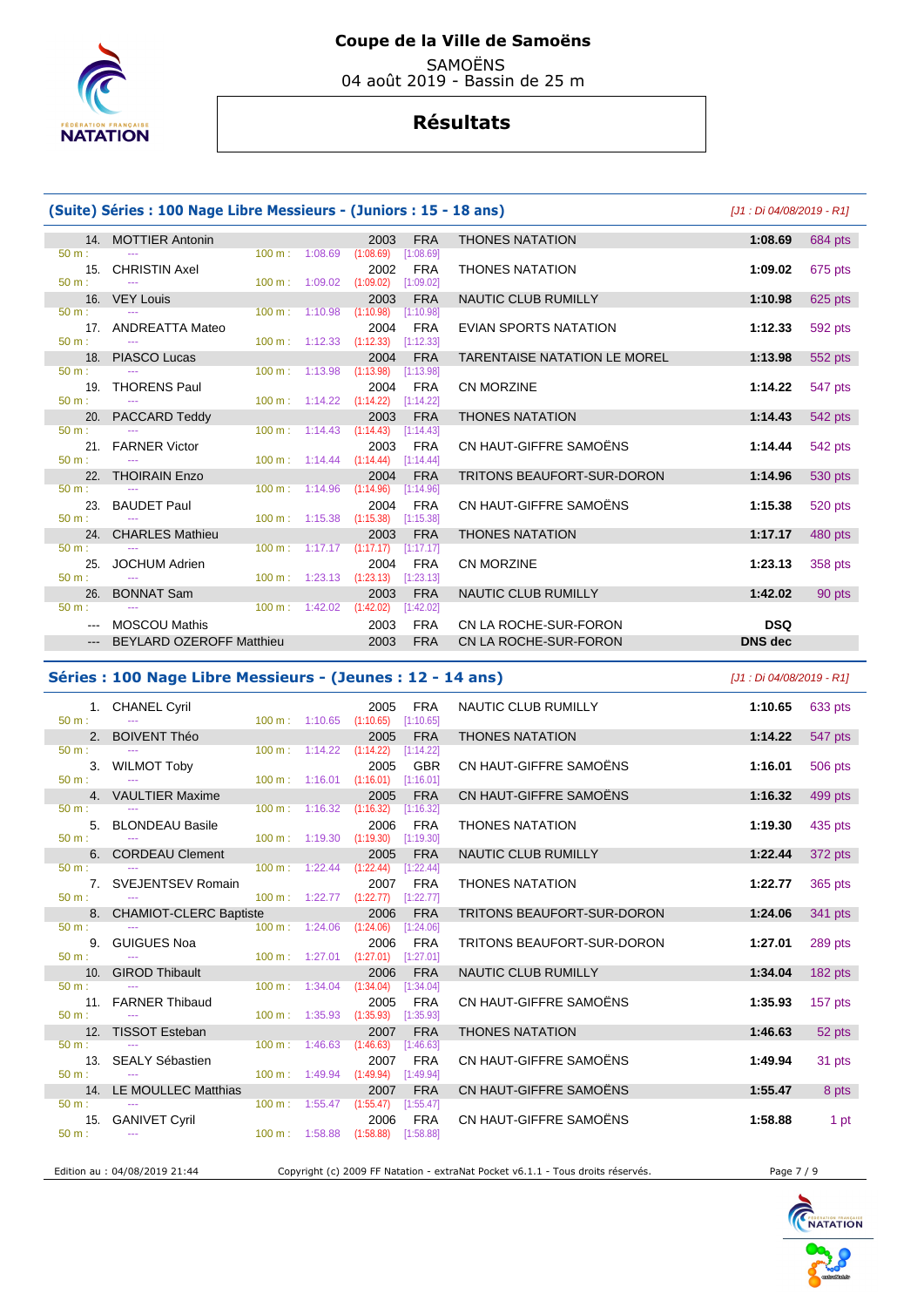

SAMOËNS

04 août 2019 - Bassin de 25 m

## **Résultats**

| (Suite) Séries : 100 Nage Libre Messieurs - (Jeunes : 12 - 14 ans) | [J1 : Di 04/08/2019 - R1]                                   |                           |                          |                                     |                           |                |  |
|--------------------------------------------------------------------|-------------------------------------------------------------|---------------------------|--------------------------|-------------------------------------|---------------------------|----------------|--|
| $\begin{array}{ccc} - & - & - \\ - & - & - \end{array}$            | <b>DAL MOLIN Baptiste</b>                                   | 2005                      | <b>FRA</b>               | CN LA ROCHE-SUR-FORON               | <b>DNF</b>                |                |  |
|                                                                    | Séries : 50 Dos Messieurs - (Avenirs : 6 - 11 ans)          | [J1 : Di 04/08/2019 - R1] |                          |                                     |                           |                |  |
|                                                                    | 1. CROS Paul                                                | 2008                      | <b>FRA</b>               | <b>ARAVIS NATATION</b>              | 46.89                     | 281 pts        |  |
|                                                                    | 2. DEMEY Noah                                               | 2009                      | <b>FRA</b>               | <b>CN MORZINE</b>                   | 48.85                     | 226 pts        |  |
|                                                                    | 3. DUCRETTET Nathan                                         | 2008                      | <b>FRA</b>               | CN MORZINE                          | 54.20                     | 107 pts        |  |
|                                                                    | 4. MOLLIERE Evann                                           | 2008                      | <b>FRA</b>               | TRITONS BEAUFORT-SUR-DORON          | 55.48                     | 85 pts         |  |
| 5.                                                                 | <b>MUFFAT ES JACQUES Matthias</b>                           | 2010                      | <b>FRA</b>               | CN LA ROCHE-SUR-FORON               | 57.46                     | 56 pts         |  |
|                                                                    | 6. BONNEPART Elouan                                         | 2011                      | <b>FRA</b>               | <b>CN CHÂTEL</b>                    | 1:00.39                   | 24 pts         |  |
|                                                                    | 7. LOWMAN David                                             | 2008                      | <b>FRA</b>               | CN LA ROCHE-SUR-FORON               | 1:00.66                   | 22 pts         |  |
|                                                                    | 8. LEVET Hyacinte                                           | 2009                      | <b>FRA</b>               | CN LA ROCHE-SUR-FORON               | 1:01.40                   | 16 pts         |  |
|                                                                    | 9. MENU Andrean                                             | 2009                      | <b>FRA</b>               | CN MORZINE                          | 1:07.58                   | 1 pt           |  |
|                                                                    |                                                             |                           |                          |                                     |                           |                |  |
|                                                                    | Séries : 50 Papillon Messieurs - (Seniors : 19 ans et plus) |                           |                          |                                     | [J1 : Di 04/08/2019 - R1] |                |  |
|                                                                    | 1. GAIDIOZ Kevin                                            | 1987                      | <b>FRA</b>               | <b>THONES NATATION</b>              | 29.82                     | 909 pts        |  |
|                                                                    | 2. LEGON Nicolas                                            | 1992                      | <b>FRA</b>               | <b>ARAVIS NATATION</b>              | 31.19                     | 829 pts        |  |
|                                                                    | 3. COEMET Tom                                               | 2000                      | <b>FRA</b>               | <b>THONES NATATION</b>              | 32.12                     | 776 pts        |  |
|                                                                    | 4. QUOEX Alexis                                             | 1995                      | <b>FRA</b>               | <b>CN MORZINE</b>                   | 32.64                     | 748 pts        |  |
| 5.                                                                 | <b>SICRE Thibault</b>                                       | 1991                      | <b>FRA</b>               | <b>THONES NATATION</b>              | 32.90                     | 734 pts        |  |
| 6.                                                                 | <b>BERDUGO Yohann</b>                                       | 1996                      | <b>FRA</b>               | <b>THONES NATATION</b>              | 33.76                     | 688 pts        |  |
|                                                                    | 7. WILMOT Robert                                            | 1971                      | <b>GBR</b>               | CN HAUT-GIFFRE SAMOËNS              | 35.43                     | 604 pts        |  |
|                                                                    | 8. VENTER Duane                                             | 1974                      | <b>RSA</b>               | CN LA ROCHE-SUR-FORON               | 35.99                     | 577 pts        |  |
| 9.                                                                 | DELRIEU Stéphane                                            | 1971                      | <b>FRA</b>               | NAUTIC CLUB RUMILLY                 | 36.35                     | <b>560 pts</b> |  |
|                                                                    | 10. FLEURY Xavier                                           | 1977                      | <b>FRA</b>               | NAUTIC CLUB RUMILLY                 | 37.02                     | 529 pts        |  |
|                                                                    | 11. CHANEL Nicolas                                          | 1971                      | <b>FRA</b>               | NAUTIC CLUB RUMILLY                 | 38.72                     | 454 pts        |  |
| 12.                                                                | DI LUZIO Emmanuel                                           | 1975                      | <b>FRA</b>               | <b>TARENTAISE NATATION LE MOREL</b> | 39.16                     | 435 pts        |  |
|                                                                    | 13. BLONDEAU Ludwig                                         | 1967                      | <b>FRA</b>               | <b>THONES NATATION</b>              | 43.22                     | 283 pts        |  |
|                                                                    | --- CHAON lan                                               | 1998                      | <b>FRA</b>               | <b>ARAVIS NATATION</b>              | <b>DNS</b> dec            |                |  |
|                                                                    | Séries : 50 Papillon Messieurs - (Juniors : 15 - 18 ans)    |                           |                          |                                     |                           |                |  |
|                                                                    | 1. BARTHOD Matteo                                           | 2002                      | <b>FRA</b>               | CN LA ROCHE-SUR-FORON               | 28.82                     | 970 pts        |  |
|                                                                    | 2. COTTET-DUMOULIN Mathis                                   | 2001                      | <b>FRA</b>               | <b>CN MORZINE</b>                   | 30.09                     | 893 pts        |  |
|                                                                    | 3. VAULTIER Thomas                                          | 2001                      | <b>FRA</b>               | CN HAUT-GIFFRE SAMOËNS              | 30.92                     |                |  |
|                                                                    | 4. FOUSSADIER Lancelin                                      | 2003                      | <b>FRA</b>               | CN LA ROCHE-SUR-FORON               | 31.40                     | 844 pts        |  |
| 5.                                                                 | <b>DUCRETTET Matthieu</b>                                   | 2002                      | <b>FRA</b>               | EVIAN SPORTS NATATION               | 32.03                     | 817 pts        |  |
|                                                                    |                                                             |                           | <b>FRA</b>               |                                     |                           | 781 pts        |  |
|                                                                    | 6. MARULIER Etienne                                         | 2003                      |                          | EVIAN SPORTS NATATION               | 32.09                     | 778 pts        |  |
|                                                                    | 7. MICHELON Adrien                                          | 2001                      | <b>FRA</b><br><b>FRA</b> | EVIAN SPORTS NATATION               | 32.20                     | 772 pts        |  |
|                                                                    | 8. METRAL Robin                                             | 2003                      |                          | <b>NAUTIC CLUB RUMILLY</b>          | 33.13                     | 721 pts        |  |
| 9.                                                                 | REBIERE Enzo                                                | 2002                      | FRA                      | TRITONS BEAUFORT-SUR-DORON          | 33.44                     | $705$ pts      |  |
|                                                                    | 10. VEY Louis                                               | 2003                      | <b>FRA</b>               | <b>NAUTIC CLUB RUMILLY</b>          | 33.62                     | 695 pts        |  |
|                                                                    | 11. MOTTIER Antonin                                         | 2003                      | <b>FRA</b>               | <b>THONES NATATION</b>              | 33.70                     | 691 pts        |  |
|                                                                    | 12. BELLAHCENE Yanis                                        | 2003                      | <b>FRA</b>               | CN LA ROCHE-SUR-FORON               | 34.37                     | 657 pts        |  |
|                                                                    | 13. BUISSON Noah                                            | 2002                      | <b>FRA</b>               | CN LA ROCHE-SUR-FORON               | 34.40                     | 655 pts        |  |
|                                                                    | 14. MONET VIDONNE Roland                                    | 2003                      | <b>FRA</b>               | CN LA ROCHE-SUR-FORON               | 34.47                     | 652 pts        |  |
|                                                                    | 15. WILMOT Jack                                             | 2003                      | GBR                      | CN HAUT-GIFFRE SAMOENS              | 34.49                     | 651 pts        |  |
|                                                                    | 16. CHANEL Nathan                                           | 2002                      | <b>FRA</b>               | <b>NAUTIC CLUB RUMILLY</b>          | 34.51                     | 650 pts        |  |
|                                                                    | 17. THOIRAIN Enzo                                           | 2004                      | <b>FRA</b>               | TRITONS BEAUFORT-SUR-DORON          | 37.26                     | 518 pts        |  |
|                                                                    | 18. ANDREATTA Mateo                                         | 2004                      | <b>FRA</b>               | EVIAN SPORTS NATATION               | 37.69                     | 498 pts        |  |
|                                                                    | 19. CHRISTIN Axel                                           | 2002                      | <b>FRA</b>               | <b>THONES NATATION</b>              | 37.96                     | 486 pts        |  |
| 20.                                                                | DEMEY Léo                                                   | 2004                      | <b>FRA</b>               | CN MORZINE                          | 38.70                     | 454 pts        |  |
|                                                                    | 21. PIASCO Lucas                                            | 2004                      | <b>FRA</b>               | <b>TARENTAISE NATATION LE MOREL</b> | 39.00                     | 442 pts        |  |
|                                                                    | 22. ROUX Mattéo                                             | 2003                      | <b>FRA</b>               | EVIAN SPORTS NATATION               | 39.42                     | $424$ pts      |  |
| 23.                                                                | <b>THORENS Paul</b>                                         | 2004                      | <b>FRA</b>               | CN MORZINE                          | 39.92                     | 404 pts        |  |
|                                                                    | 24. CHARLES Mathieu                                         | 2003                      | <b>FRA</b>               | <b>THONES NATATION</b>              | 41.71                     | 336 pts        |  |
| 25.                                                                | <b>BAUDET Paul</b>                                          | 2004                      | <b>FRA</b>               | CN HAUT-GIFFRE SAMOËNS              | 43.84                     | 263 pts        |  |

 **Edition au : 04/08/2019 21:44 Copyright (c) 2009 FF Natation - extraNat Pocket v6.1.1 - Tous droits réservés. Page 8 / 9**